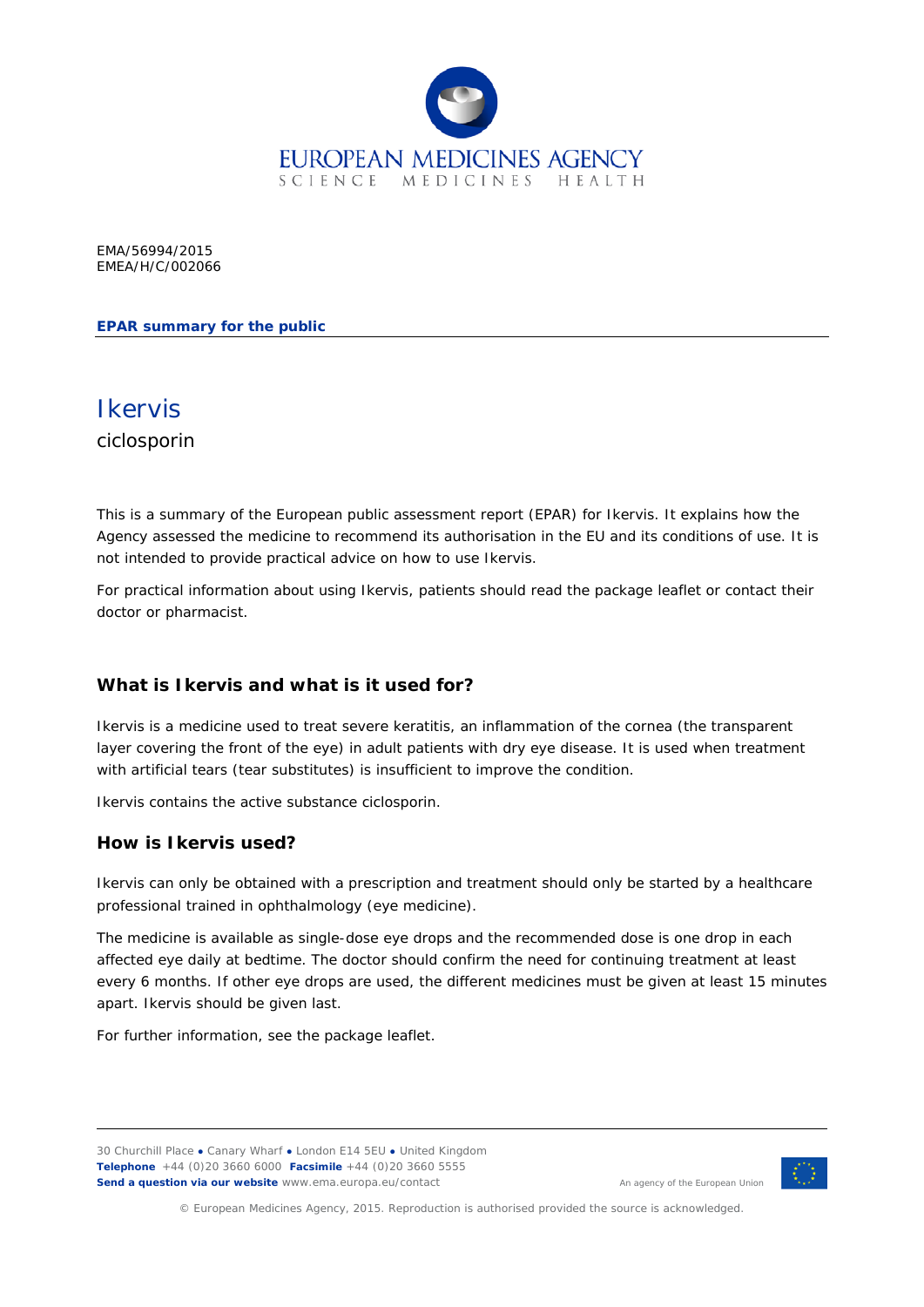## **How does Ikervis work?**

In patients with dry eye disease, either not enough tear fluid is produced to create the protective film of moisture that normally coats the surface of the eye, or abnormalities in the tear fluid cause it to dry out too quickly. Without sufficient protection from the tear fluid, the cornea can get damaged and become inflamed (keratitis), which can eventually lead to ulceration, infection and reduced vision.

The active substance in Ikervis, ciclosporin, acts on cells of the immune system (the body's natural defences) that are involved in the processes that cause inflammation. Applying it directly to the eye reduces inflammation and damage there but limits its effects elsewhere in the body.

## **What benefits of Ikervis have been shown in studies?**

The benefits of Ikervis have been shown in one main study involving 246 patients with severe dry eye disease, where Ikervis was compared with the vehicle (the same eye drop formula but without any active substance). The main measure of effectiveness was the proportion of patients whose condition responded to treatment after six months, as measured by a combination of damage to the cornea and a score for the level of symptoms, including discomfort and pain. About 29% (44 of 154) of those given Ikervis responded, compared with 23% (21 of 91) given the vehicle. The proportion of patients who responded to treatment was therefore similar in the two groups, but when only the damage to the cornea was considered, Ikervis was significantly better than the vehicle at reducing it. Levels of HLA-DR (a measure of inflammation in eye cells) were also reduced in patients using Ikervis compared with the dummy treatment.

## **What are the risks associated with Ikervis?**

The most common side effects with Ikervis (which may affect more than 1 in 10 people) are pain and irritation in the eye; other common side effects are lacrimation (excessive tears), ocular hyperaemia (red eye), and erythema (redness) of the eyelid. These symptoms are usually short lasting and occur at the time the eye drops are used. For the full list of all side effects reported with Ikervis, see the package leaflet.

The medicine must not be used in patients who have or are suspected to have an infection of the eye or the tissues around the eye. For the full list of restrictions, see the package leaflet.

# **Why is Ikervis approved?**

The Agency's Committee for Medicinal Products for Human Use (CHMP) decided that Ikervis's benefits are greater than its risks and recommended that it be approved for use in the EU. Although Ikervis had not been shown to be any better than the vehicle in improving symptoms such as discomfort and pain, there was evidence that it could reduce the inflammation and damage to the cornea associated with keratitis. The CHMP considered that this was clinically meaningful, since none of the available medicines for the condition have been shown to reduce damage to the surface of the eye, which might help prevent the progression of the disease. Regarding safety, the medicine was well tolerated, with mainly short-lasting effects on the eye at the time the eye drops are used; the risk of effects on the body as a whole was considered to be low.

## **What measures are being taken to ensure the safe and effective use of Ikervis?**

A risk management plan has been developed to ensure that Ikervis is used as safely as possible. Based on this plan, safety information has been included in the summary of product characteristics and the